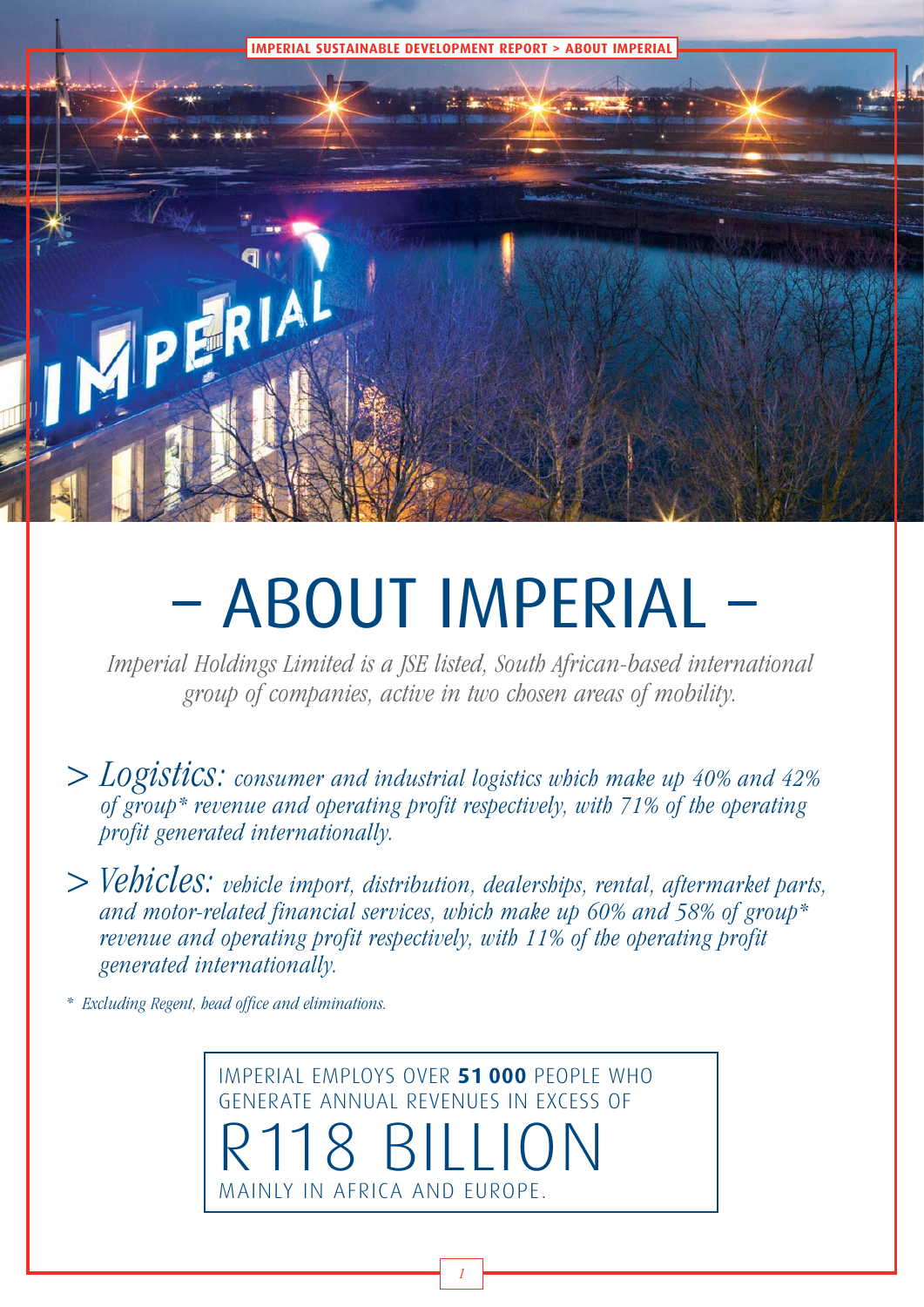## – Where we are –

Imperial Holdings is a South African-based international group of companies, active in two areas of mobility in over 30 countries.



June 2016 *18% Financial Services*

# Before head office and eliminations.

LUXEMBOURG NETHERLANDS PARAGUAY

UK ZAMBIA ZIMBABWE

TANZANIA ZAMBIA ZIMBABWE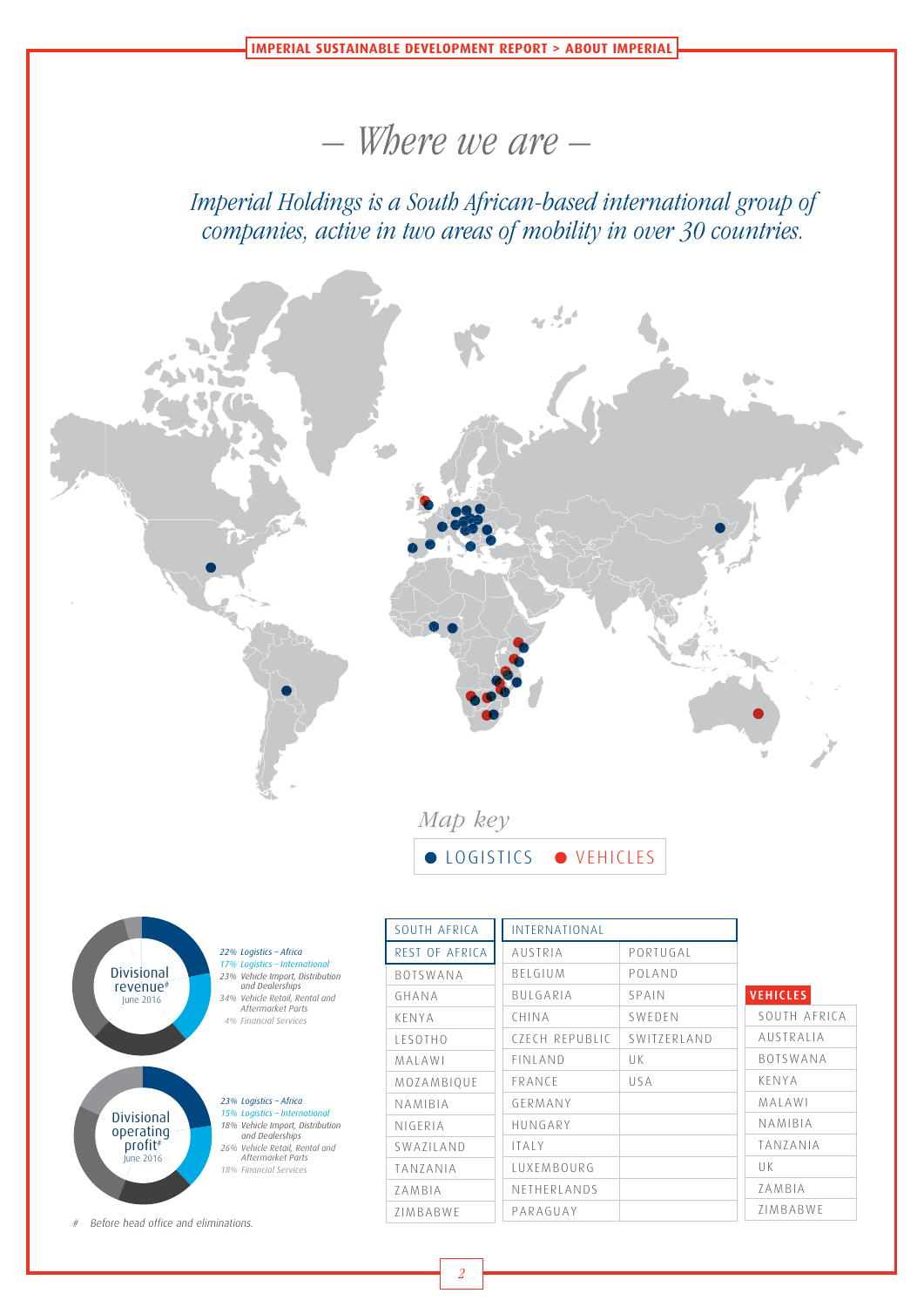3

Imperial functions on the simple strategic premise that groups do not compete; only subsidiaries do. As the parent of business units that compete in the marketplace for goods and services, Imperial Holdings exists to enhance their competitiveness and returns in excess of the costs of doing so. As a listed entity, Imperial Holdings' legitimacy and value is assured only by a proven ability to nurture businesses and diversify in a way its shareholders cannot. As a holding company or parent, we therefore create value through five major strategies.

## low return on effort. ors in which Imperial is best able defined, and restructure the organisation sponsibility and optimise the deployment of expertise and capabilities. isitions based on their ability to achieve hted average cost of capital (WACC). ant information with rating agencies and providers of debt and equity. ,<br>esulting from strategy implementation. es and three-year forecasts by bard. esses for group-wide collection and analysis of executive talent pool. cture to determine reporting lines and Ithority and accountability.

## $-$  O U R S T R A T E G Y  $$ *for value creation*

### ENABLING FOCUSED VALUE CREATION

### FINANCIAL AND MANUFACTURED CAPITAL

HUMAN AND INTELLECTUAL CAPITAL

### SOCIAL AND RELATIONSHIP CAPITAL

### NATURAL CAPITAL

The renewal of the group is entailing focused investment in, and active management of, the relevant resources and relationships (or capitals) that are pivotal to creating and sustaining long-term value for stakeholders. Besides the value-adding intervention in its subsidiaries, which defines the group's business model, group leadership sets the appropriate policies, approval frameworks and related oversight processes that give effect to superior governance, transparency, disclosure and communication.

The group has well-developed structures and processes in place to ensure disciplined capital allocation and effective balance sheet management. The reorganisation of the group is focused on the optimal utilisation of the group's assets, to drive growth, returns and sustainability, and hence value creation for all stakeholders.

The group's HR capability is moving from a transactional to a transformational approach, recognising that people and culture are the foundation of organisational effectiveness. Significant progress has been made in implementing the talent management practices and related HR architecture to ensure performance, succession and diversity. More broadly, the group invests in systems and technology to realise efficiencies, new growth opportunities and competitive advantage.

Stakeholder expectations and priorities are integrated into strategic and operational decision-making to ensure strong commercial relationships and to protect our licence to operate, which depends on our societal relevance and legitimacy. The group continues to invest and participate in initiatives that respond to critical societal concerns.

The group's businesses focus on measuring and managing their respective environmental impacts, according to what is material to the nature of their operations. The group's sustainability management system provides the basis for ensuring that these initiatives deliver a meaningful consolidated impact across the group.

### STRATEGIES OBJECTIVES ACTIVITIES PROGRESS IN 2016

| Shape the portfolio<br>Imperial's businesses must benefit from its ownership. The acid test of this principle is that any business<br>that is more valuable as a stand-alone entity or under different owners must be disposed of.<br>The growth and evolution of Imperial has led to a large complex international asset base, with deep expertise and<br>capabilities within various sectors related to the mobility of people and goods. Competitiveness, organisational<br>efficiency and financial returns are heavily dependent on Imperial's choice of sectors and how it is structured<br>and functions between and within these sectors.<br>The holding company's first obligation is therefore to agglomerate and structure businesses to benefit from<br>the resources and capabilities of Imperial or each other. | Determine which resources, competencies and<br>capabilities constitute competitive advantage and<br>scale in their sectors and value chains.<br>Determine where scarce managerial effort is wasted<br>or can be better deployed to maximum advantage.<br>> Analyse the current portfolio with reference to its<br>sectors, value chains, competitors and value drivers.<br>Identify businesses whose similarity of supply chains,<br>counterparties and capabilities enable performance<br>enhancement from integration, collaboration and<br>common management. | > Exit (Acquire) businesses that do not enhance (do enhance)<br>competitive advantage in their value chains or whose value is not<br>enhanced (is enhanced) by Imperial's ownership.<br>Dispose of businesses with low return on effort.<br>$\geq$<br>Establish the dominant sectors in which Imperial is best able<br>$\geq$<br>to compete.<br>Group similar businesses as defined, and restructure the organisation<br>to allocate management responsibility and optimise the deployment<br>of expertise and capabilities. |
|-------------------------------------------------------------------------------------------------------------------------------------------------------------------------------------------------------------------------------------------------------------------------------------------------------------------------------------------------------------------------------------------------------------------------------------------------------------------------------------------------------------------------------------------------------------------------------------------------------------------------------------------------------------------------------------------------------------------------------------------------------------------------------------------------------------------------------|------------------------------------------------------------------------------------------------------------------------------------------------------------------------------------------------------------------------------------------------------------------------------------------------------------------------------------------------------------------------------------------------------------------------------------------------------------------------------------------------------------------------------------------------------------------|------------------------------------------------------------------------------------------------------------------------------------------------------------------------------------------------------------------------------------------------------------------------------------------------------------------------------------------------------------------------------------------------------------------------------------------------------------------------------------------------------------------------------|
| Allocate capital<br>The ultimate veracity of Imperial's strategic choices will be returns on invested capital superior to peers in similar<br>sectors and businesses.<br>As the provider of capital, the holding company's second obligation is to source, allocate and control capital<br>to achieve this objective.                                                                                                                                                                                                                                                                                                                                                                                                                                                                                                         | Evaluate the return on invested capital (ROIC) at a<br>granular level for each business and operating asset.<br>> Knowledge of debt and equity capital market<br>conditions and pricing.<br>> Determine short-, medium- and long-term capital<br>requirements in support of subsidiary strategy<br>implementation.                                                                                                                                                                                                                                               | Selected disposals and acquisitions based on their ability to achieve<br>ROIC greater than the weighted average cost of capital (WACC).<br>Frequent exchange of relevant information with rating agencies and<br>><br>providers of debt and equity.<br>> Bottom-up cash forecasts resulting from strategy implementation.                                                                                                                                                                                                    |
| Ensure strategic clarity in subsidiaries<br>The sustainable performance of any client-facing organisation is determined by its strategic choices on where<br>to compete and how to win. Incorrect strategic choices confuse stakeholders, divert management attention,<br>and diminish returns.<br>As the entity held to account for the performance of its underlying businesses, the holding company must<br>define the strategic parameters within which subsidiaries operate and it must interrogate and approve their<br>strategic choices.                                                                                                                                                                                                                                                                              | Provide guidelines on desired sectors<br>and available capital.                                                                                                                                                                                                                                                                                                                                                                                                                                                                                                  | Detailed review of strategies and three-year forecasts by<br>executive committee and board.                                                                                                                                                                                                                                                                                                                                                                                                                                  |
| Develop executive capability<br>The size and complexity of Imperial's operations requires executives of considerable expertise, experience<br>and diversity, relative to the worldwide talent pool.<br>By virtue of its objective understanding of the executive capabilities and challenges in every business, the<br>holding company must intervene to ensure the recruitment, development and deployment of executive talent<br>in the best long-term interests of Imperial and individuals' careers.                                                                                                                                                                                                                                                                                                                      | Metrics on demographics, tenure, experience,<br>qualifications, performance, potential, compensation<br>and succession of the 200 most senior executives.<br>Requirements to align executive resources and<br>capabilities with strategy execution and new structure.<br>Direct and indirect costs of executive total<br>><br>compensation relative to market peers.                                                                                                                                                                                             | Establish systems and processes for group-wide collection and<br>$\geq$<br>analysis of executive talent pool.<br>Evaluated enterprise architecture to determine reporting lines and<br>$\geq$<br>levels of decision-making authority and accountability.<br>> Annual PwC survey.                                                                                                                                                                                                                                             |
| Deploy technology for control, efficiency and innovation<br>The increasing rate of development in information, communications and telecommunications technologies<br>presents opportunity and threat to every Imperial business.<br>As the competitiveness, efficiency, returns, risks and ultimately the value of any business can so easily be<br>diminished by technology errors of omission and commission, the holding company must stimulate and monitor<br>the deployment of technologies that enable control, efficiency and innovation that creates value for stakeholders.                                                                                                                                                                                                                                          | Knowledge of status and risks of Imperial's current<br>ICT technologies.<br>Intelligence on ICT developments that can enhance<br>transactional efficiency and value propositions<br>to stakeholders.                                                                                                                                                                                                                                                                                                                                                             | Appointed chief information officers (CIOs) in all major business units.<br>$\geq$<br>Created the CIO forum as part of group risk committee.<br>$\geq$<br>Accelerated development of digital interfaces with counterparties.<br>>                                                                                                                                                                                                                                                                                            |

| $\geq$<br>$\geq$<br>$\mathbf{r}$<br>$\geq$            | 37 businesses disposed; 18 businesses acquired (including<br>Palletways) to create a narrower portfolio of businesses.<br>A higher return on managerial capability and effort.<br>Decision to focus exclusively on the Logistics and Vehicles<br>supply chains.<br>Decision to operate as Imperial Logistics and Motus Holdings<br>from 1 July 2016.<br>CEO's report on pages 40 to 43. |
|-------------------------------------------------------|-----------------------------------------------------------------------------------------------------------------------------------------------------------------------------------------------------------------------------------------------------------------------------------------------------------------------------------------------------------------------------------------|
| $\mathbf{r}$<br>⇒<br>$\geq$<br>$\mathbf{r}$<br>$\geq$ | Value creation for shareholders and reduced<br>future capital intensity of portfolio.<br>Working capital up due to rand weakness.<br>Competitively priced debt.<br>Improving rating.<br>Prudent three-year, long/short, fixed/variable, local/foreign,<br>debt arrangements within approved 60% to 80% debt to<br>equity ratio.<br>$CEO's$ report on pages 40 to 43.                    |
| $\geq$                                                | Competitive, portfolio and financial strategies to focus<br>subsidiary execution and quide stakeholders.<br>How our subsidiaries create value is<br>set out on pages 14 to 17.                                                                                                                                                                                                          |
| $\geq$<br>$\mathbf{r}$<br>$\geq$<br>$\geq$            | Data collected manually for top 100 executives.<br>Group-wide human resources (HR) system under evaluation.<br>Changes to the roles or reporting lines of 26 senior executives<br>for the next three years.<br>Competitive compensation.<br>Our material issues on pages 26 to 33.                                                                                                      |
| $\geq$<br>$\geq$                                      | Improved insight and decision-making on selection,<br>procurement, maintenance and adequacy of systems.<br>Although still far from optimal, improvement in efficiencies,<br>client interaction and online sales generation.<br>Our material issues on pages 26 to 33.                                                                                                                   |
|                                                       |                                                                                                                                                                                                                                                                                                                                                                                         |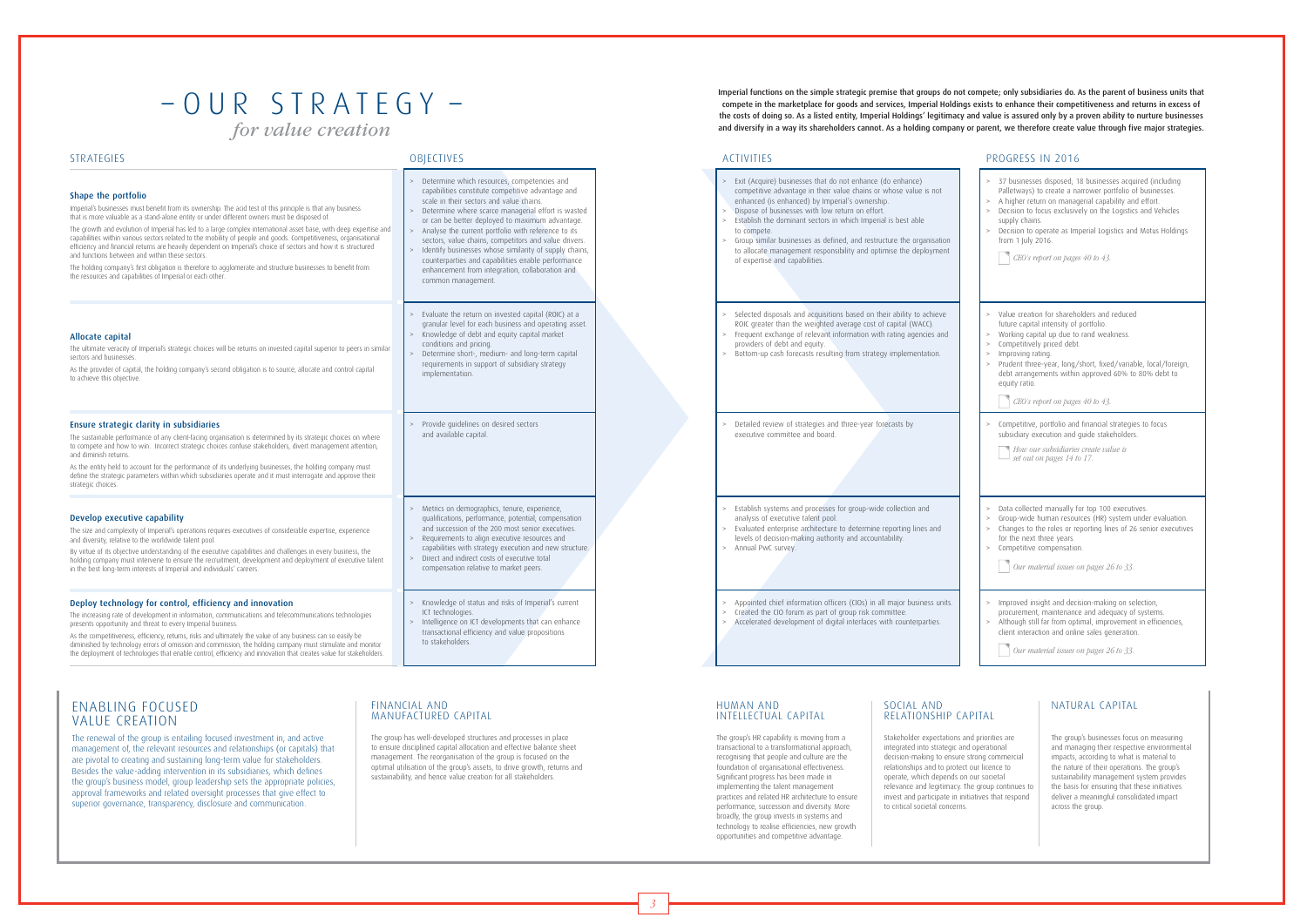4

With effect from 1 July 2016 we will bring Imperial's various logistics businesses together under one leadership team, its mission being to identify and prioritise strategic opportunities, allocate capital, exploit synergies and disseminate management expertise; to create an increasingly global, asset light, cash generative, highly rated logistics group, active in carefully chosen sectors and businesses that benefit from Imperial's financial strength, management expertise, geographic footprint, asset base and specific logistics capabilities.

# HOW WE CREATE VALUE

*as a market-leading logistics business*

## *Logistics South Africa*

Leading logistics provider across the entire supply chain.

### > Improving clients' competitiveness, as evidenced by the retention of

WE CREATE VALUE THROUGH:

- long-term relationships and ongoing service innovation.
- > Scale, expertise and technology to provide high-value logistics services
- that lower total cost and offer superior reliability for clients. > Continued reliable service delivery
- and innovation to support client retention, expansion and new client
- > End-to-end service offering that provides tangible value-add to clients through a fully integrated supply chain.
	- > Organisational agility and a commitment to corporate responsibility.



engagement.

### FREIGHT & TRANSPORT

- > Dedicated fleets.
- > Specialised vehicles.
- > Bulk tankers. > Commodity
- tipper trucks.
- > Regional flow management.



### MANAGED LOGISTICS > Continuous flow

- management. > Inter-modal solutions. > International freight
- forwarding and logistics.

logistics.



- WE CREATE VALUE THROUGH:
	- on the needs of emerging markets, supported by acquisitions and local partnerships, and benefiting from

DISTRIBUTION > Product focused capabilities. > Single and multiprincipal. > Palletised and picking. > Consolidation.



- > Commodity tipper trucks.
- > Demand-driven > Convenience and informal market
	- deliveries. > Rental fleet. > Stockpile management.

### DEMAND-DRIVEN ROUTE-TO-MARKET FULFILLMENT

### > Agency and distributorships. > Sales and

- merchandising. > Brand activation.
- 
- development.



- **FREIGHT** > Continuous flow management.
- > Technology services. > Inter-modal solutions.
- > People enablement. > Process outsourcing.
	- > Demand-driven logistics.

- 
- > Trade intelligence.
- > Traditional market





WARFHOUSING & DISTRIBUTION > Palletised storage

SUPPLY CHAIN INTEGRATION > Advisory services.

> Technology services. > People enablement.



### TRANSPORT SOLUTIONS Inland shipping, road and express freight with dedicated fleet and equipment in target industries.

SUPPLY CHAIN SOLUTIONS Leading provider of procurement logistics, manufacturing logistics, contract manufacturing, warehousing, outbound logistics and reverse logistics in selected industries.

### WE CREATE VALUE THROUGH:



INDUSTRY EXPERTISE Expertise and experience in the automotive, machinery and equipment, steel, retail and consumer goods sectors.

## *Logistics International*





Leading positions in inland shipping, chemical and industrial contract logistics.

- > A strong position in demanding industries such as chemicals and automotive, and our ability to manage complex services and processes to the highest quality standards.
- > Our ability to reproduce high-quality offerings in new industries and markets.
- > An integrated portfolio of services across clients' supply chains.
- > Well-established, long-term client partnerships as a basis for entering new markets.

## *Logistics Rest of Africa*

Distributor of consumer goods and pharmaceuticals in Southern, East and West Africa

- > A unique distributor approach based exclusive relationships with principals.
- > Ability to grow consumer and pharmaceutical brands by bringing products to market in a trading environment where logistics are challenging, and sales and marketing channels are relatively
- underdeveloped and complex.
- > Attractiveness to multinationals of end-to-end integrated route-tomarket solutions across African markets.



services.



### INTEGRATION > Advisory LOGISTICS &



> International logistics.

and handling.

> Single and multi-

principal.

> Ambient, temperature

- controlled and Medicines Control
	- Council specifications. > Consolidation.







- > Customised market understanding and intelligence.
- > Advertising and promotion management.
- > Experiential marketing.
- > Digital bridge.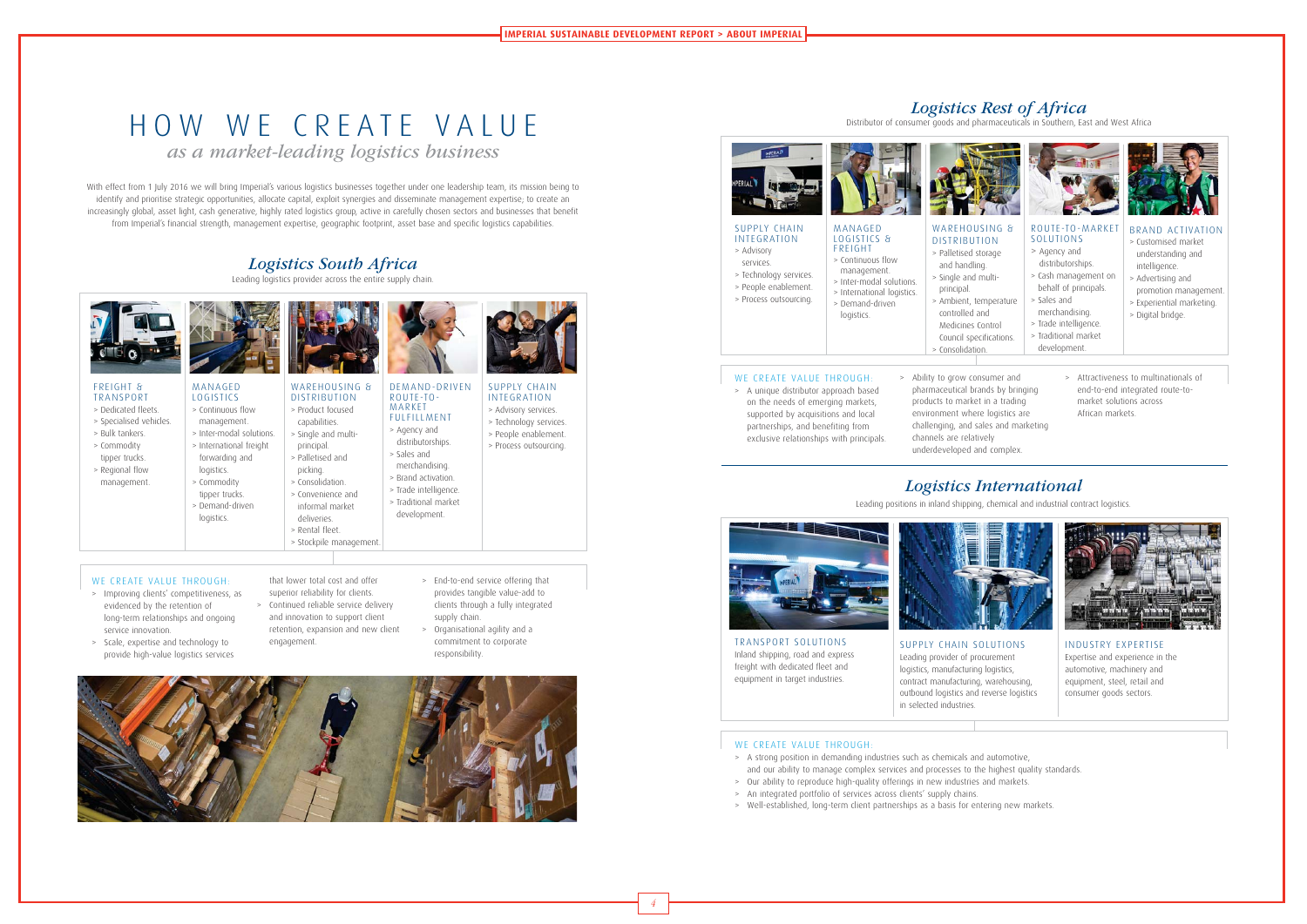With effect from 1 July 2016 we will integrate and restructure Imperial's various vehicle businesses under one leadership team, its mission being to create the most competitive and profitable distributor and retailer of vehicles, car rental and aftermarket parts, and related financial products and services in sub-Saharan Africa, with selected investments beyond the continent. In the short term, it aims to reduce complexity, duplication, expenses and capital employed, while mitigating currency risk and maintaining market share in a challenging South African vehicle market.

# HOW WE CREATE VALUE

*as a market-leading vehicles business* 

### Vehicle Import, Distribution and Dealerships

Exclusive importer and distributor of 14 automotive brands, covering virtually all segments of the value chain. Retailer, aftersales servicing and parts through 136 owned and 193 franchised dealerships.



### WE CREATE VALUE THROUGH:

- > Our status as an exclusive importer of quality vehicle brands, the largest being Hyundai, Renault and Kia. > Coverage of virtually all aspects of
- the vehicle value chain, from importing, retailing and rental to aftersales service, parts and financial services.
- > Ability to multi-franchise and add additional brands to our product portfolio by leveraging the scale in our existing distribution and dealership network.
- > Leveraging financial services to gain market intelligence on sales and vehicles, enabling the division to reach clients with the right product at the right time.
- > Ownership of 70% of our physical infrastructure.
- > Ability to strengthen our position in the value chain through value-added products and aftersales parts and services, which provide annuity income.



Focus on parts and accessories for vehicles five to ten years old.

## Motor-related Financial Services

Develops and distributes innovative vehicle-related financial products and services through dealer and vehicle finance channels, and a national call centre.





### WE CREATE VALUE THROUGH:

> Mainly motor-related financial services. Full maintenance leasing services.

### Vehicle Retail, Rental and Aftermarket Parts

Represents 22 original equipment manufacturers (OEMs) through 80 passenger and 57 commercial vehicle dealerships (including 38 in the UK). Provides vehicle rental and distributes parts and accessories.





### VEHICLE RETAIL

- > Extensive footprint of 80 passenger vehicle dealerships representing 22 locally based OEMs.
- > 57 commercial vehicle dealerships (including 38 in the UK) and workshops representing 12 brands in South Africa.
- > Beekman canopies
- (manufacturing and retail). > Jurgens caravans (manufacturing and wholesale).

### WE CREATE VALUE THROUGH:

AFTERMARKET PARTS > Distributor, wholesaler and retailer through 764 owned and franchised

stores.

> Midas, Alert Engine Parts and Turbo

Exchange.

### RENTAL

- > Car rental (Europcar and Tempest).
- > 63 dedicated pre-owned retail outlets (Auto Pedigree).
- > Panel shops.

- > The business's position as the largest vehicle retailer and aftermarket parts distributor, and the second-largest car rental operator in South Africa.
- > Well-balanced footprint of vehicle retail operations which represent almost all major brands in South Africa, with the benefit of scale and a broad spread of motor-related services in its portfolio.
- manufacturers, franchisors, franchisees, customers and suppliers. > Ownership of 70% of facilities that retail passenger and commercial vehicles, in prime locations (South Africa and the UK). > A strong balance sheet and cash generation ability.

> Trusted relationships with

> Continual investment in people, as a critical point of differentiation. > The business's technical training network for vehicle-related trades, which is the largest in South Africa.

- > Access to the group's extensive vehicle dealership network, which provides significant point of sale opportunities for financial services.
- > Access to market intelligence through the group's vehicle businesses and its own data, which provides a basis for the business to create leads for its
- customer's vehicle ownership experience, and provide for vehicle and customer retention opportunities. > Ability to feed market intelligence
- > Cash-generative revenue lines that create strong annuity income streams.

products and services, enhance the back into the vehicle businesses.

> Proven track record of product and

channel innovation, deployment and development. > Consistent investment in people and technology ensures agility to rapidly

respond to market changes and

developments.

5